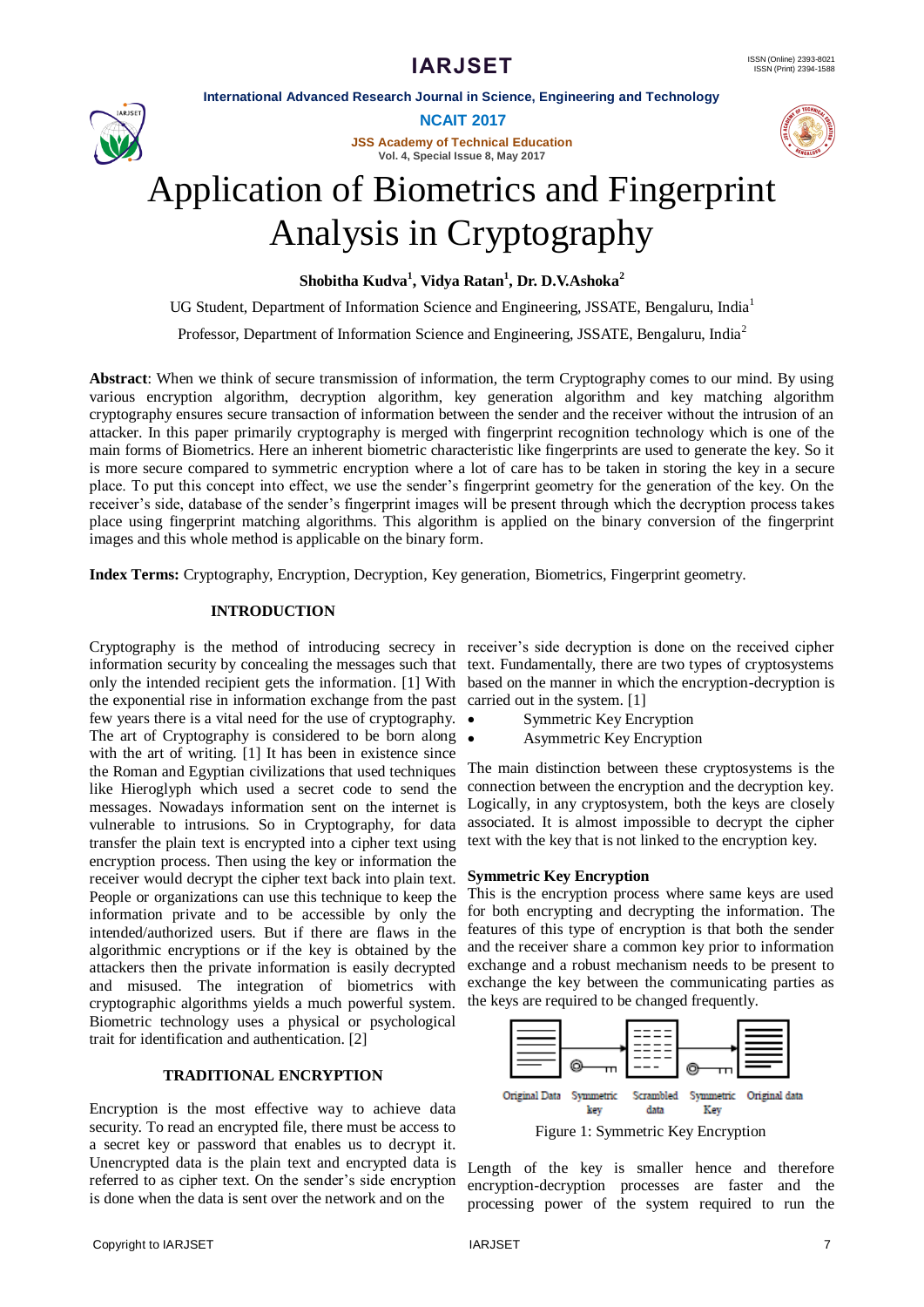**International Advanced Research Journal in Science, Engineering and Technology**



**NCAIT 2017**

**JSS Academy of Technical Education Vol. 4, Special Issue 8, May 2017**



## **Symmetric Key Encryption**



Asymmetric Key Encryption was invented in the 20th century to come over the necessity of pre-shared secret key between communicating persons. In this system every user has a pair of dissimilar keys called the private key and the public key. These keys are mathematically related − when one key is used for encryption, the other can decrypt the cipher text back to the original plaintext. It requires putting the public key in public repository and the private key as a well-guarded secret. Hence, this scheme of encryption is also called Public Key Encryption. Though public and private keys of the user are related, it is computationally not feasible to find one from another. This is strength of this scheme. When Host1 needs to send data to Host2, he obtains the public key of Host2 from repository, encrypts the data, and transmits. Host2 uses his private key to extract the plaintext. [1]

# **BIOMETRIC CRYPTO SYSTEMS**

Although Cryptography is useful in transmitting data over an insecure channel it has certain drawbacks. The main drawback is that the privacy of the data transmission depends only on the secrecy of a key. Thus if the key is revealed the data is compromised. Also the length of the keys being shared and maintenance of the keys becomes a critical problem in cryptography systems. All these problems can be efficiently solved by using Biometric Cryptosystems. [11] Here the field of Biometrics and Cryptography are combined to profit from the strength of both fields. In these systems while cryptography provides high security levels, biometric brings in non repudiation and eliminates the need to remember passwords.[3] Instead of storing cryptographic keys, keys will be generated dynamically with the help of biometrics to secure the template and biometric system.[3] Biometric authentication offers new mechanism for key security and acts as a better alternative for password protection by

If this verification sample matches the enrollment

template, then the key is released and can be used to encrypt or decrypt the desired data. Thus, biometric authentication can replace the use of passwords to secure a key. This offers convenience, as the user no longer has to remember a password and secure identity confirmation, since only the valid user can release the key. [3] Biometric cryptosystems (BCSs) are designed to securely bind a digital key to a biometric or generate a digital key from a biometric. [4]

## **FINGERPRINT BIOMETRICS**

A fingerprint is the pattern of ridges and valleys on the surface of a fingertip. [5] Each person has a unique fingerprint. A fingerprint is made of a number of ridges and valleys on the surface of the finger. Minutiae-based representation has become extensively used fingerprint representation scheme due to its distinctiveness, compactness, and compatibility with features used by human fingerprint experts. The uniqueness of a fingerprint is entirely determined by the local ridge characteristics and their relationships. The ridges and valleys in a fingerprint alternate, flowing in a local constant direction. The two most prominent local ridge characteristics are: 1) ridge ending and, 2) ridge bifurcation. A ridge ending is defined as the point where a ridge ends abruptly. A ridge bifurcation is defined as the point where a ridge forks or diverges into branch ridges. Collectively, these features are called minutiae. [5]

#### **PROPOSED METHODOLOGY**

Cryptography with biometric authentication is capable of managing any type of failure handling, enhances the speed limit and false reading handling. The whole cryptographic technique (Encryption process as well as decryption process) has been developed with the help of fingerprint geometry, the current forerunner of biometric authentication. The entire process has been examined in the following steps, starting from sender"s side encryption process to receiver"s side decryption.

#### **Steps at Sender's side**

Step 1: At sender's end, the binary format of the normal text is taken as plain text.

Step 2**:** The plain text is encrypted by encryption process, from which we will get the encrypted text and some information.

Step 3: This information is combined with the binary form of sender"s recent fingerprint geometry for key generation. Step 4**:** The encrypted text along with the key generated is sent by the sender to the receiver side. [6]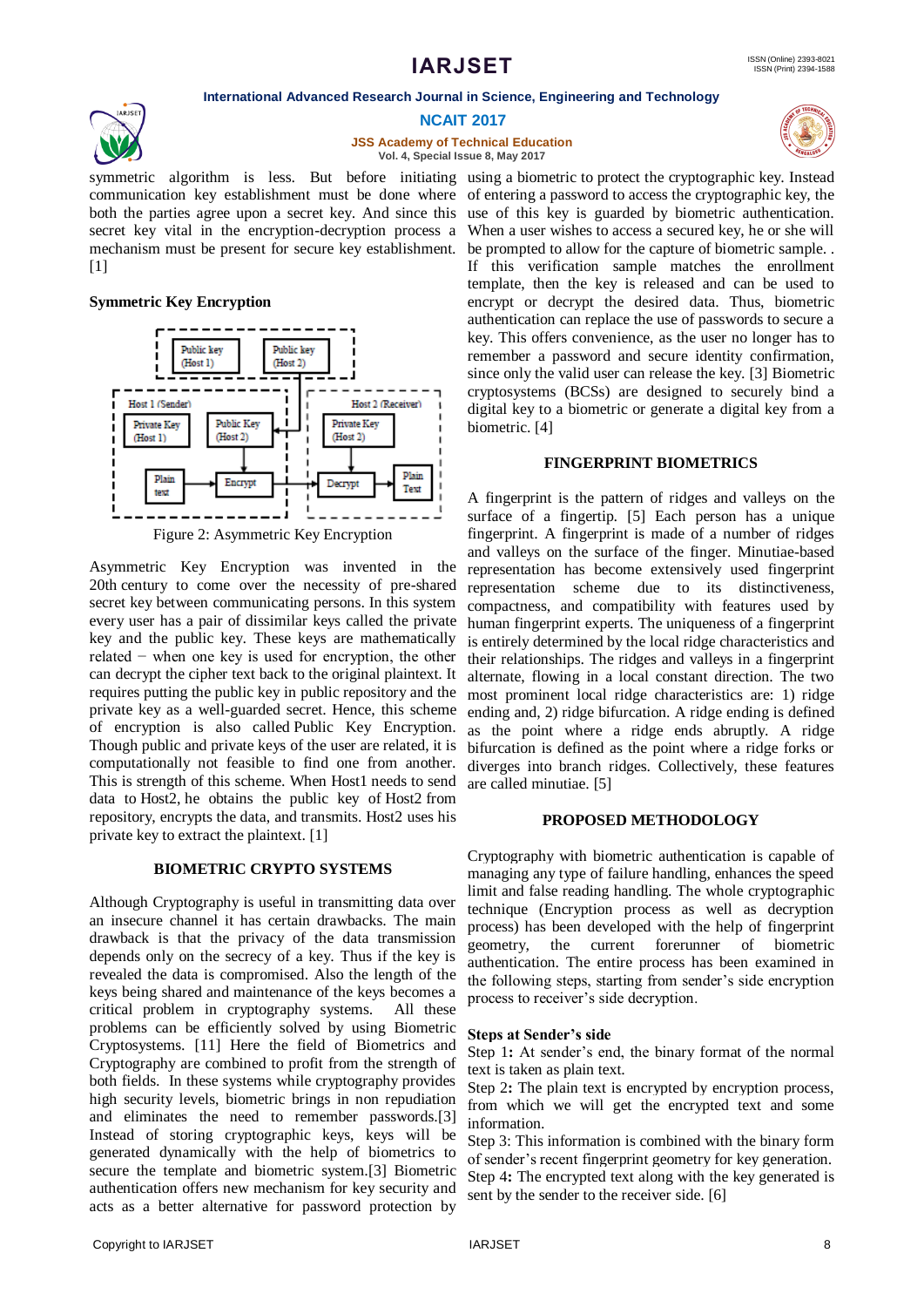#### **International Advanced Research Journal in Science, Engineering and Technology**



Figure 3: At Sender's Side

## **Steps at Receiver's side**

Step 1: At receiver's end, the encrypted text along with the key is accepted by the receiver.

Step 2: The encrypted text and the key are separated.

Step 3: Using the sender's database fingerprint geometry (which is maintained by the receiver) and the fingerprint geometry matching algorithm, the information is abstracted from key. If the two images do not match, the information cannot be received.

Step 4: With the help of the information, the encrypted text is decrypted into plain text or in the original binary form of the plain text or normal text. [6]



Figure 4: At Receiver's side



The biometrics feature for cryptographic key generation selected is fingerprint. Minutiae points from the fingerprint are extracted and that point set is used for

Figure 5: Steps in Key generation

# **Image preprocessing**

Cryptographic key generation

For image preprocessing, first, Histogram Equalization and Filters are used to enhance the image. Then Binarization is applied on fingerprint image. Finally, Morphological operation is used to extract Region of Interest.

#### Histogram equalization

Histogram equalization is a technique for adjusting image intensities to enhance contrast. [9] It boosts the contrast of images, especially when usable data of the image is represented by close contrast values. It allows pixel value to expand with pixel intensities ranging from 0 to 255 which will enhance visualization effect.



Figure 6: Sample Finger Print before and After Histogram Equalization

#### **Region of Interest**

The steps involved in Region of Interest are Binarization and Morphological operation.

# Binarization

There are only two levels of interest that all minutiae extraction algorithms function on binary images: the black pixels which represent ridges, and the white pixels which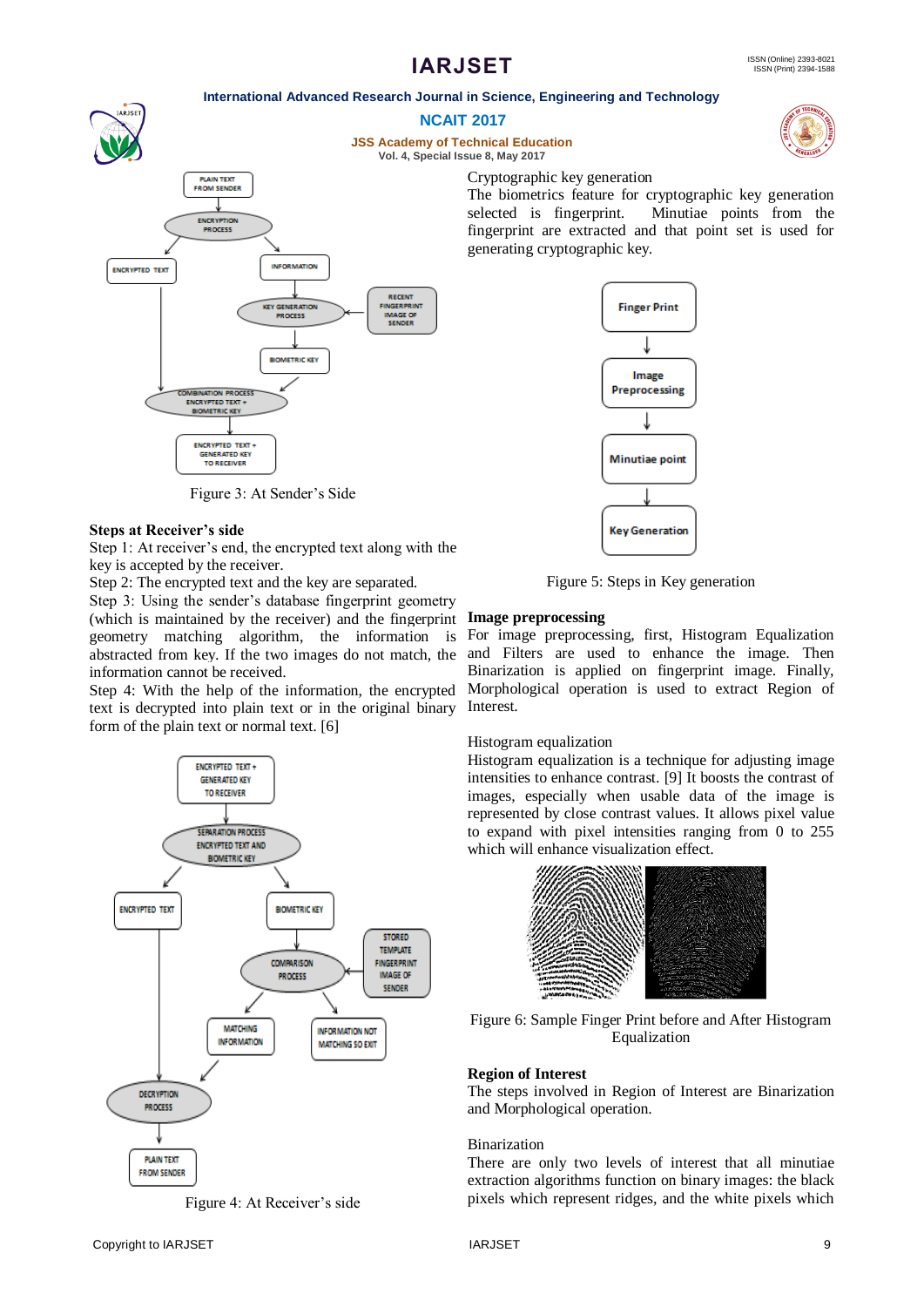#### **International Advanced Research Journal in Science, Engineering and Technology**



**JSS Academy of Technical Education Vol. 4, Special Issue 8, May 2017**

represent valleys. Binarization is the process that translates  $K_v$  - Key vector a grey level image i.e., a pixel image into a binary image.  $L_k$  - Length of key vector This intensifies the contrast between the ridges and valleys in a fingerprint image, and accordingly makes the extraction of minutiae feasible. Hence, Binarization Step1: Read the Minutiae points process involves analyzing grey level values of each pixel, where a global threshold is chosen by classifying all pixels Step3: Draw a line from origin  $(0, 0)$  to the H and call it as with values above this threshold as white, and all other L pixels as black. [10] If the values are greater than the Step4**:** Sort the Minutiae points and Store in an array A global threshold, set binary value as 1 else 0.



Figure 7: Finger print before and after binarization

#### Morphological Operation

Morphological operations are used to understand the structure or form of an image by identifying objects or boundaries within an image. They are performed on binary images where the pixel values are either 0 or 1, where a value of zero is black and a value of 1 is white. While most morphological operations focus on binary images, the result of this approach is tightly bounded region just containing the bounded inner area. Binary morphological operators are applied on binarized fingerprint image. The unnecessary spurs, bridges, line breaks are removed by these operators. Thinning process is performed to reduce thickness of lines. [8]

#### **Minutiae Points Extraction**

Thinning removes the redundant pixels of ridges till the ridges are just one pixel wide. Ridge thinning algorithm is applied and in each scan of full fingerprint image, the algorithm marks down unnecessary pixels in each small window and finally eliminates all those marked pixels after numerous scans. After fingerprint ridge thinning minutiae points are marked easily.



Figure 8: Minutiae Points Extraction

#### Matrix & key generation:

The key generation algorithm is as follows Extracted minutiae points co-ordinates are maintained in a vector

Mp- Minutiae points set

 $S_p$  - Size of  $M_p$ KL - Key length

Z - (X, Y) co-ordinate of a minutiae point

Step2: Find the point H with highest  $x+y$ 

Step5: value= KL / M<sub>p</sub>

Vector= $KL$  %  $M_p$ 

Step6: For i=1 to value

For j=1 to  $S_p$ 

Read point X from Array A and Check the point whether it is above or below the line L.

If it is above the line or on the line put value as  $0'$  else value is '1'. Store them in array K.

Final key  $=$  Append the key vector of length vector to value of K. [8]

#### **FUTURE DEVELOPMENTS**

The idea of incorporating a biometric system with cryptography is not only for enhancing the security but also for better implementation and technical simplicity.

The development of a new technology was announced by Fujitsu Laboratories Ltd. recently. When traveling across a network, it converts biometric data into a cryptographic key to ensure that personal data is protected. This newly developed technology boosts the security of the encryption method and protects confidential data, such as IDs and passwords.

For example, for private data managed in a [cloud service,](https://phys.org/tags/cloud+service/) it would be necessary to send the [biometric data](https://phys.org/tags/biometric+data/) through the network, increasing issues in network security. Now, Fujitsu Laboratories has developed a technology that uses randomized numbers, each different, to convert [biometric](https://phys.org/tags/biometric/) data into a cryptographic key for use in [encryption](https://phys.org/tags/encryption/) and decryption. This makes it possible to easily and securely handle an individual's confidential data using biometric data, while restricting the unconverted biometric data from passing through the network. [Biometric authentication](https://phys.org/tags/biometric+authentication/) is made simpler and more convenient to carry out the verification of the identity of a person procuring personal data managed on the Internet.

The technology uses different randomized numbers that turns the biometric information, such as the veins in the palm of the hand, into a cryptographic key for encrypting and decrypting confidential data on each side of the communication. [7]

A user"s randomized code which is a representation of their biometrics is compared with the number generated at the start so as to verify the person at the end of the data transfer. This would eliminate the need for handling encryption keys for accessing your encrypted data.